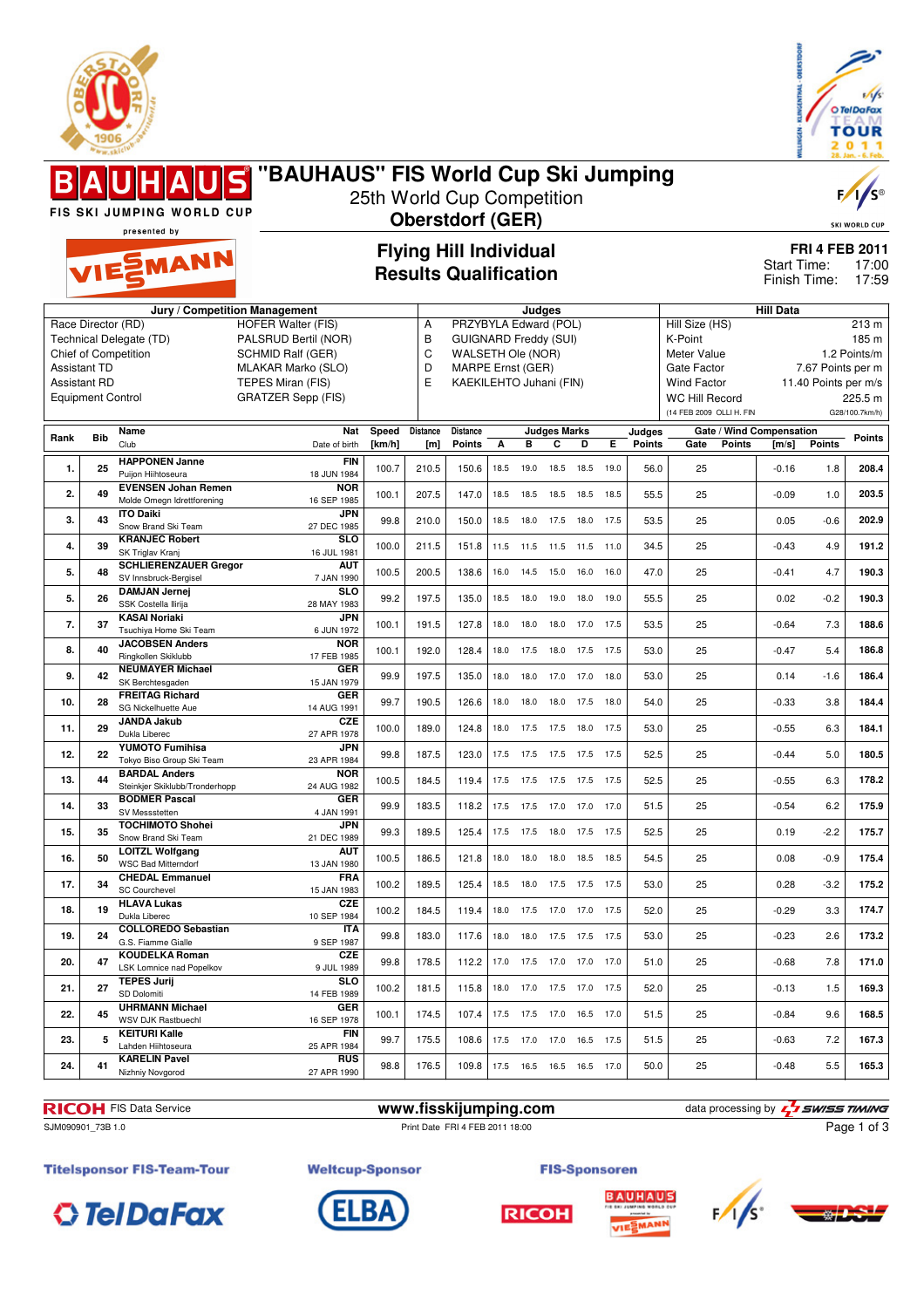



#### **"BAUHAUS" FIS World Cup Ski Jumping**  $\blacksquare$ 25th World Cup Competition FIS SKI JUMPING WORLD CUP **Oberstdorf (GER)** presented by **Flying Hill Individual** EMANN **Results Qualification**

**SKI WORLD CUP FRI 4 FEB 2011** 17:00

 $\overline{V}$ 

Finish Time: 17:59 Start Time:

|      |                      | Name                                                           | Nat                       | Speed  | <b>Distance</b>  | Distance      |      | <b>Judges Marks</b> |           |      | Judges | Gate / Wind Compensation |      |               |         |               |               |
|------|----------------------|----------------------------------------------------------------|---------------------------|--------|------------------|---------------|------|---------------------|-----------|------|--------|--------------------------|------|---------------|---------|---------------|---------------|
| Rank | <b>Bib</b>           | Club                                                           | Date of birth             | [km/h] | [ <sub>m</sub> ] | <b>Points</b> | A    | B                   | C         | D    | Е      | <b>Points</b>            | Gate | <b>Points</b> | [m/s]   | <b>Points</b> | <b>Points</b> |
|      |                      | <b>TAKEUCHI Taku</b>                                           | <b>JPN</b>                |        |                  |               |      |                     |           |      |        |                          |      |               |         |               |               |
| 25.  | 23                   | Kitano Construction Corp. Ski Club                             | 20 MAY 1987               | 99.3   | 174.5            | 107.4         | 17.5 | 17.5                | 16.5      | 17.0 | 17.5   | 52.0                     | 25   |               | $-0.36$ | 4.1           | 163.5         |
| 26.  | 36                   | <b>MATURA Jan</b>                                              | <b>CZE</b>                | 99.2   | 175.5            | 108.6         | 17.5 | 17.0                | 17.0      | 17.0 | 17.0   | 51.0                     | 25   |               | $-0.30$ | 3.4           | 163.0         |
|      |                      | Dukla Liberec                                                  | 29 JAN 1980               |        |                  |               |      |                     |           |      |        |                          |      |               |         |               |               |
| 27.  | 18                   | <b>MORASSI Andrea</b><br>C.S. Forestale                        | <b>ITA</b><br>30 AUG 1988 | 99.3   | 175.0            | 108.0         | 17.0 | 17.0                | 17.0      | 16.5 | 17.5   | 51.0                     | 25   |               | $-0.21$ | 2.4           | 161.4         |
|      |                      | <b>ZYLA Piotr</b>                                              | POL                       |        |                  |               |      |                     |           |      |        |                          |      |               |         |               |               |
| 28.  | 17                   | KS Wisla Ustronianka                                           | 16 JAN 1987               | 99.5   | 173.0            | 105.6         | 16.0 | 17.0                | 17.0      | 17.0 | 16.0   | 50.0                     | 25   |               | $-0.50$ | 5.7           | 161.3         |
| 29.  | 20                   | <b>MUOTKA OIII</b>                                             | <b>FIN</b>                | 99.8   | 174.5            | 107.4         | 16.0 | 16.5                | 16.5      | 16.5 | 17.0   | 49.5                     | 25   |               | $-0.29$ | 3.3           | 160.2         |
|      |                      | Ounasvaaran Hiihtoseura<br><b>BYRT Tomasz</b>                  | 14 JUL 1988<br>POL        |        |                  |               |      |                     |           |      |        |                          |      |               |         |               |               |
| 30.  | 11                   | KS Wisla Ustronianka                                           | 25 JAN 1993               | 99.7   | 169.5            | 101.4         | 17.0 | 17.0                | 16.0      | 16.0 | 17.0   | 50.0                     | 25   |               | $-0.66$ | 7.5           | 158.9         |
|      |                      |                                                                |                           |        |                  |               |      |                     |           |      |        |                          |      |               |         |               |               |
|      | <b>Not Qualified</b> |                                                                |                           |        |                  |               |      |                     |           |      |        |                          |      |               |         |               |               |
|      |                      | <b>SEDLAK Borek</b>                                            | <b>CZE</b>                |        |                  |               | 17.0 | 17.0                |           |      |        |                          |      |               |         |               |               |
| 31.  | 21                   | Dukla Liberec                                                  | 15 JUN 1981               | 99.6   | 174.0            | 106.8         |      |                     | 16.0      | 16.5 | 16.5   | 50.0                     | 25   |               | $-0.17$ | 1.9           | 158.7         |
| 32.  | $\mathbf{1}$         | <b>ZIMA Rok</b>                                                | <b>SLO</b>                | 99.7   | 164.5            | 95.4          | 16.5 | 16.0                | 15.5      | 15.5 | 16.0   | 47.5                     | 25   |               | $-0.85$ | 9.7           | 152.6         |
|      |                      | <b>NSK Trzic Trifix</b><br><b>MECHLER Maximilian</b>           | 7 AUG 1988<br><b>GER</b>  |        |                  |               |      |                     |           |      |        |                          |      |               |         |               |               |
| 33.  | 15                   | WSV Isny                                                       | 3 JAN 1984                | 99.8   | 162.0            | 92.4          | 16.5 | 17.0                | 16.0      | 16.0 | 16.5   | 49.0                     | 25   |               | $-0.56$ | 6.4           | 147.8         |
| 34.  | 30                   | <b>KORNILOV Denis</b>                                          | <b>RUS</b>                | 99.8   | 154.5            | 83.4          | 17.0 | 16.5                |           |      | 16.5   | 49.0                     | 25   |               | $-0.95$ | 10.8          | 143.2         |
|      |                      | Sdushor N. Novgorod Dinamo                                     | 17 AUG 1986               |        |                  |               |      |                     | 16.0      | 16.0 |        |                          |      |               |         |               |               |
| 35.  | 12                   | <b>VASSILIEV Dimitry</b>                                       | <b>RUS</b>                | 100.4  | 156.5            | 85.8          | 16.5 | 16.5                | 16.0      | 16.0 | 16.5   | 49.0                     | 25   |               | $-0.67$ | 7.6           | 142.4         |
|      |                      | CSK/Lokomotiva UFA<br><b>HULA Stefan</b>                       | 26 DEC 1979<br>POL        |        |                  |               |      |                     |           |      |        |                          |      |               |         |               |               |
| 36.  | 31                   | SSR LZS SOKOL Szczyrk                                          | 29 SEP 1986               | 99.4   | 150.0            | 78.0          | 17.0 | 16.5                | 16.0      | 16.0 | 16.0   | 48.5                     | 25   |               | $-1.25$ | 14.2          | 140.7         |
| 36.  | $\overline{2}$       | <b>GRIGOLI Marco</b>                                           | SUI                       | 99.6   | 153.0            | 81.6          | 16.5 | 16.0                | 15.5      | 15.5 | 16.5   | 48.0                     | 25   |               | $-0.97$ | 11.1          | 140.7         |
|      |                      | SC Alpina St. Moritz                                           | 27 APR 1991               |        |                  |               |      |                     |           |      |        |                          |      |               |         |               |               |
| 38.  | 46                   | <b>ROMOEREN Bjoern Einar</b><br>Hosle IL                       | <b>NOR</b><br>1 APR 1981  | 99.5   | 153.5            | 82.2          | 15.0 | 14.5                | 14.5      | 14.5 | 14.5   | 43.5                     | 25   |               | $-1.05$ | 12.0          | 137.7         |
|      |                      | <b>PUNGERTAR Matjaz</b>                                        | <b>SLO</b>                |        |                  |               |      |                     |           |      |        |                          |      |               |         |               |               |
| 39.  | 9                    | <b>SSK Menges</b>                                              | 14 AUG 1990               | 100.0  | 153.5            | 82.2          | 15.0 | 14.5                | 14.5      | 15.0 | 13.5   | 44.0                     | 25   |               | $-0.52$ | 5.9           | 132.1         |
| 40.  | 16                   | <b>NAGLIC Tomaz</b>                                            | <b>SLO</b>                | 99.8   | 145.0            | 72.0          | 16.0 | 16.0                | 15.5      | 14.5 | 16.5   | 47.5                     | 25   |               | $-0.61$ | 7.0           | 126.5         |
|      |                      | SSK Alpina Ziri                                                | 18 JUL 1989               |        |                  |               |      |                     |           |      |        |                          |      |               |         |               |               |
| 41.  | 32                   | <b>INGVALDSEN Ole Marius</b><br>Steinkjer Skiklubb/Tronderhopp | <b>NOR</b><br>2 OCT 1985  | 99.5   | 142.0            | 68.4          | 16.0 | 15.5                | 14.5      | 15.0 | 15.5   | 46.0                     | 25   |               | $-0.77$ | 8.8           | 123.2         |
|      |                      | <b>MAYER Nicolas</b>                                           | <b>FRA</b>                |        |                  |               |      |                     |           |      |        |                          |      |               |         |               |               |
| 41.  | 6                    | Courchevel                                                     | 6 OCT 1990                | 100.1  | 142.5            | 69.0          | 16.0 | 16.0                | 15.5      | 15.0 | 16.0   | 47.5                     | 25   |               | $-0.59$ | 6.7           | 123.2         |
| 43.  | 10                   | <b>TROFIMOV Roman-Sergeevich</b>                               | <b>RUS</b>                | 98.9   | 141.0            | 67.2          | 15.0 | 14.5                | 14.5      | 14.0 | 14.5   | 43.5                     | 25   |               | $-0.41$ | 4.7           | 115.4         |
|      |                      | Moskva Shvsm                                                   | 19 NOV 1989               |        |                  |               |      |                     |           |      |        |                          |      |               |         |               |               |
| 44.  | 13                   | <b>BOYD-CLOWES Mackenzie</b><br>Altius Nordic Ski Club         | CAN<br>13 JUL 1991        | 100.2  | 140.0            | 66.0          | 15.0 | 14.0                | 14.0      | 13.5 | 14.0   | 42.0                     | 25   |               | $-0.54$ | 6.2           | 114.2         |
|      |                      | <b>KUETTEL Andreas</b>                                         | SUI                       |        |                  |               |      |                     |           |      |        |                          |      |               |         |               |               |
| 45.  | $\overline{7}$       | <b>SC Einsiedeln</b>                                           | 25 APR 1979               | 99.6   | 130.0            | 54.0          | 14.5 | 14.0                | 14.0      | 13.5 | 14.5   | 42.5                     | 25   |               | $-0.31$ | 3.5           | 100.0         |
| 46.  | 14                   | RUUSKANEN Juha-Matti                                           | <b>FIN</b>                | 99.9   | 119.0            | 40.8          | 14.5 | 14.0                | 14.0      | 13.5 | 13.5   | 41.5                     | 25   |               | $-0.44$ | 5.0           | 87.3          |
|      |                      | Puijon Hiihtoseura                                             | 24 JUL 1984               |        |                  |               |      |                     |           |      |        |                          |      |               |         |               |               |
| 47.  | 8                    | <b>KARAULOV</b> Ivan<br>Almaty                                 | <b>KAZ</b><br>23 JUN 1980 | 99.1   | 119.0            | 40.8          | 13.5 | 13.5                | 13.0      | 13.0 | 13.0   | 39.5                     | 25   |               | $-0.26$ | 3.0           | 83.3          |
|      |                      | <b>MIETUS Krzysztof</b>                                        | POL                       |        |                  |               |      |                     |           |      |        |                          |      |               |         |               |               |
| 48.  | 4                    | AZS AWF Krak Z-ne                                              | 8 MAR 1991                | 99.4   | 110.0            | 30.0          | 14.0 | 14.0                | 13.5      | 13.5 | 14.0   | 41.5                     | 25   |               | $-0.87$ | 9.9           | 81.4          |
| 49.  | 38                   | <b>PREVC Peter</b>                                             | <b>SLO</b>                | 100.9  | 115.0            | 36.0          | 13.0 | 14.5                | 12.5      | 13.0 | 13.0   | 39.0                     | 25   |               | $-0.53$ | 6.0           | 81.0          |
|      |                      | SK Triglav Kranj<br><b>HAJEK Antonin</b>                       | 20 SEP 1992<br><b>CZE</b> |        |                  |               |      |                     |           |      |        |                          |      |               |         |               |               |
| 50.  | 3                    | Dukla Liberec                                                  | 12 FEB 1987               | 99.8   | 100.0            | 18.0          | 13.0 | 13.5                | 13.0 13.0 |      | 13.5   | 39.5                     | 25   |               | $-0.81$ | 9.2           | 66.7          |
|      |                      |                                                                |                           |        |                  |               |      |                     |           |      |        |                          |      |               |         |               |               |

**RICOH** FIS Data Service **www.fisskijumping.com** data processing by  $\frac{7}{2}$  **swiss TIMING** Page 2 of 3

SJM090901\_73B 1.0 Print Date FRI 4 FEB 2011 18:00

**Titelsponsor FIS-Team-Tour** 







**RICOH** 





**Weltcup-Sponsor**